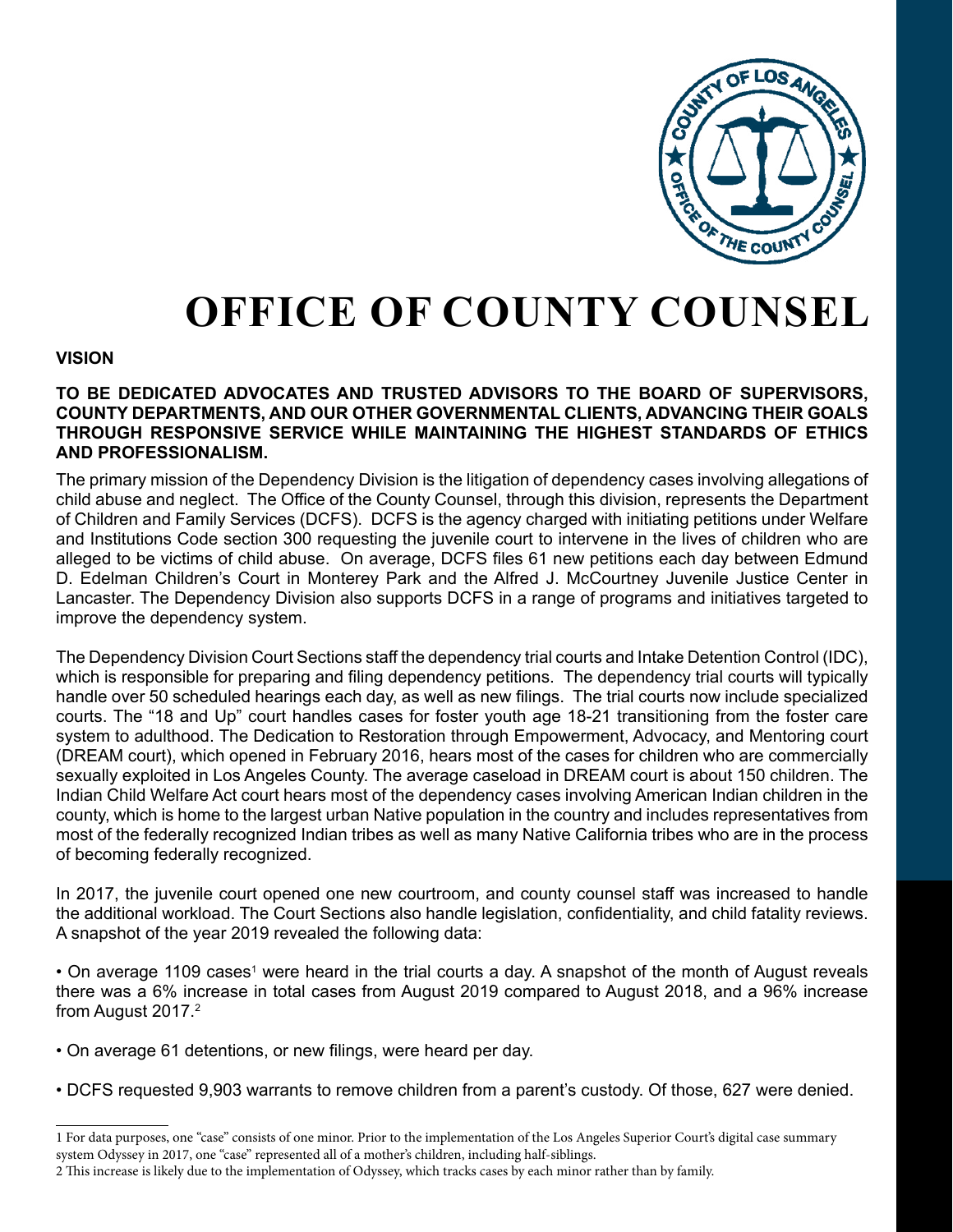

The Outstation Section staffs 19 DCFS regional offices. Attorneys assigned to this section provide a wide range of advice related to existing and emergent dependency cases and investigations. This section develops and delivers extensive social worker training programs in dependency law and related issues. There are two Section Heads who supervise 19 attorneys, and help coordinate the training activities of the four attorneys who have assignments in the regional offices located in the North County.

The Warrant Desk handles issues relating to emergency response investigations. They review new petitions and assist on removal orders, interview orders, and investigative search warrants each month. The Warrant Desk is primarily staffed by a Section Head and nine lawyers. The Warrant Desk operates twenty-four hours a day, 365 days a year. It is part of the Social Services Division of County Counsel.

The North County Section services three dependency trial courts, and the DCFS regional offices in the San Fernando Valley, Santa Clarita, Palmdale, and Lancaster. The trial courts located in Lancaster are the busiest dependency trial courts both by numbers of hearings and dependent children. There is a Section Head and 13 attorneys assigned to the North County Section.

The Appeals Division handles juvenile dependency appellate matters on behalf of DCFS. This division files responsive briefs and answers to writs filed by parents and children. The Appeals Division also reviews cases for possible appellate action and will file an affirmative writ in circumstances where DCFS believes the court's order may place a child at risk or where an appeal would not be feasible due to time considerations. The Appeals Division seeks publication of appellate opinions and works with other counties to seek depublication of unfavorable published opinions. There is a Division Chief and 17 attorneys assigned to this section, an increase of one attorney since the year prior.

In 2019, the Appeals Division filed more than 660 appellate briefs and other pleadings, an increase of 80 briefs from the previous year.

Among the published decisions from the Los Angeles County Juvenile Court issued by the Court of Appeal in 2019 were:

# *Bahra v. County of San Bernardino* (2019) 945 F.3d 1231

Plaintiff, Eric Bahra, was fired from his position as a social services practitioner at the San Bernardino County Department of Children and Family Services (CFS). Bahra challenged his termination, unsuccessfully, through an appeal to the Civil Service Commission of the County of San Bernardino. He then filed an action in the United States district court against CFS, the County of San Bernardino, and two employees of CFS, in which he alleged that CFS and two of its employees fired him in retaliation for his whistleblowing activities, in violation of California Labor Code § 1102.5 and 42 U.S.C. § 1983. The district court granted summary judgement for the defendants holding, in part, that the plaintiff's claims for retaliation under the California Labor Code § 1102.5 and 42 U.S.C. § 1983 were barred by claim preclusion and issue preclusion. The Court of Appeal affirmed in part and reversed in part. The United States Court of Appeals for the Ninth Circuit affirmed the district court's ruling that the plaintiff's § 1983 claim was precluded by the Commission's order. It also held that the Commission's order did not preclude the plaintiff's California Labor Code § 1102.5 claim and, thus, reversed the district court's ruling to the contrary.

# *B.H. v. Manhattan Beach Unified School District* (2019) 35 CA5th 563

A child welfare agency's provision of Adoptive Assistance Program (AAP) funding for a former foster child's residential treatment does not constitute "placement" of the child in the residential facility by the child welfare agency. The school district of the adoptive parents' residence remains responsible for the cost of the child's special education and related services.

# *Brackeen v. Bernhardt* (2019) 942 F.3d 287

Plaintiffs, the states of Texas, Indiana, and Louisiana, and seven individual plaintiffs seeking to adopt Indian children, presented a facial constitutional challenge to ICWA as well as statutory and constitutional challenges to the 2016 administrative rule (the Final Rule) that was promulgated by the Department of the Interior to clarify provisions of ICWA. Defendants, the United States of America, several federal agencies and officials in their official capacities, and five intervening Indian tribes, moved to dismiss the complaint for lack of subject matter jurisdiction. The district court denied the motion, concluding that Plaintiffs had Article III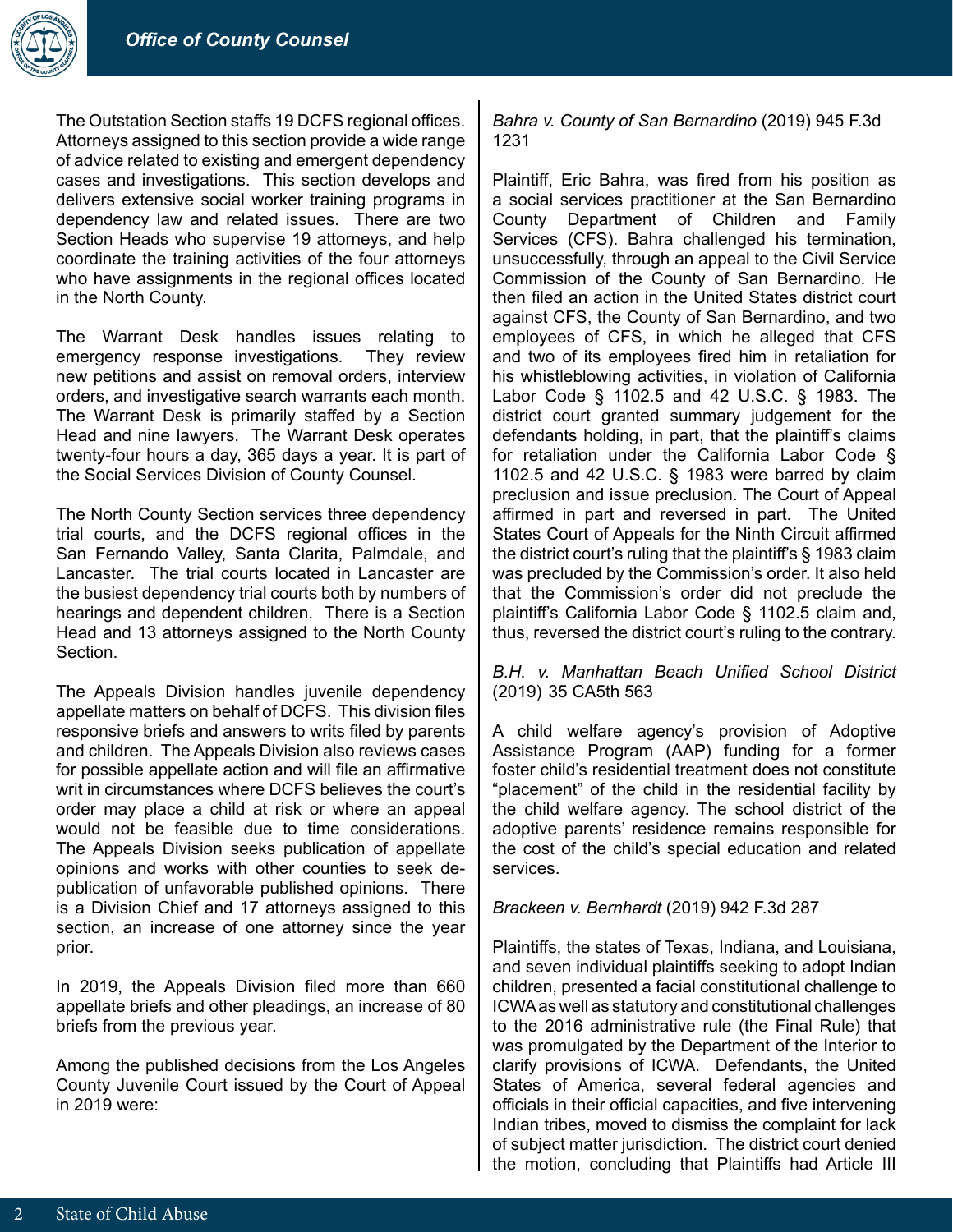

standing. The district court then granted summary judgment in favor of Plaintiffs, ruling that provisions of ICWA and the Final Rule violated equal protection, the Tenth Amendment, the nondelegation doctrine, and the APA. Defendants appealed.

The United States Court of Appeals for the Fifth District affirmed the district court's ruling that Plaintiffs had standing, reversed the district court's grant of summary judgment to Plaintiffs, and rendered judgment in favor of Defendants.

*CDSS v. Marin* (2019) 34 CA5th 328

California Department of Social Services appealed a trial court judgment to grant an adoptive father's writ of mandate and reversing an administrative law judge's decision to deny the adoptive father's request for a rate increase. The adoptive father's request for a rate increase was based on two federal court decisions, Calif. State Foster Parent Assn. v. Wagner and Calif. State Foster Parent Ass. v. Lightbourne, establishing new foster care maintenance payment rates. Although Adoption Assistance Program (AAP) benefits are limited to age-related, state approved foster care maintenance payments, the California Legislature amended the Welfare and Institutions Code limiting retroactive application of the holdings in the two federal cases to AAP payments.

*In re Adam H.* (2019) 43 CA5th 27

A father appealed from a juvenile court's dispositional order removing his 14-year-old child from his custody pursuant to W&IC § 361(c). The father argued the court applied the wrong statute: since he was a noncustodial parent requesting custody, the juvenile court should have evaluated whether the child should be placed with him under W&IC § 361.2. DCFS agreed but argued this error was harmless.

The Court of Appeal reversed and remanded. The appellate court declined to make an implied finding of detriment under W&IC § 361.2 where the juvenile court did not expressly consider placement with the father under W&IC § 361.2(a) and where there was conflicting evidence as to whether such placement would be detrimental to the child. The order removing the child from his father under W&IC § 361(c) was therefore reversed, and the case was remanded to the juvenile court with directions to hold a new disposition hearing to consider the father's placement request under W&IC § 361.2.

# *In re A.E.* (2019) 38 CA5th 1124

Six children who were physically abused by their parents appealed a juvenile court's dispositional order granting family reunification services to the parents. The Court of Appeal reversed with directions. A juvenile court's findings that, although the family reunification services bypass provisions under W&IC  $\S$  361.5 (b)(5) and (b)(6) applied, pursuant to W&IC  $\S$  361.5 (c)(2) and (c)(3), such services were in the children's best interest, would likely prevent re-abuse, and not providing such services would be detrimental to the children, were not supported by substantial evidence. The reviewing court further concluded the term "testimony" as found in W&IC § 361.5 (c)(3) refers to in-court oral statements of live witnesses, not to other forms of evidence.

*In re A.W.* (2019) 38 CA5th 655

A mother and father appealed from a juvenile court's termination of parental rights. The Court of Appeal conditionally reversed. A child protective agency was required to send ICWA notice to the Picayune Rancheria of the Chukchansi Indians tribe where a juvenile court ordered ICWA notice to be provided to the tribe, the maternal grandfather was a member of that tribe and lived on the Reservation, and the mother was found to be an Indian child when she was a dependent of the court and that tribe had intervened in that case. A child welfare agency erred when it initially noticed the tribe of a status conference but failed to notice the tribe of any subsequent hearings, including the hearing where the juvenile court found the ICWA did not apply. A juvenile court erred when it failed to assure notice of the hearings had been provided to the tribe and did not wait 60 days after the tribe received notice before making the ICWA finding. A child welfare agency's failure to notice the tribe of all subsequent hearings did not constitute harmless error because the tribe had responded to the child welfare agency's late, non-compliant ICWA notice, stating the child and mother were eligible for membership in the tribe through lineal descent by the maternal grandfather, who was an enrolled tribal member, and the tribe intended to intervene in the proceedings.

*In re B.D.* (2019) 35 CA5th 803

A mother and father appealed the juvenile court's findings and orders terminating their parental rights to their son, adopting a permanent plan of adoption, and determining the parents failed to meet their burden of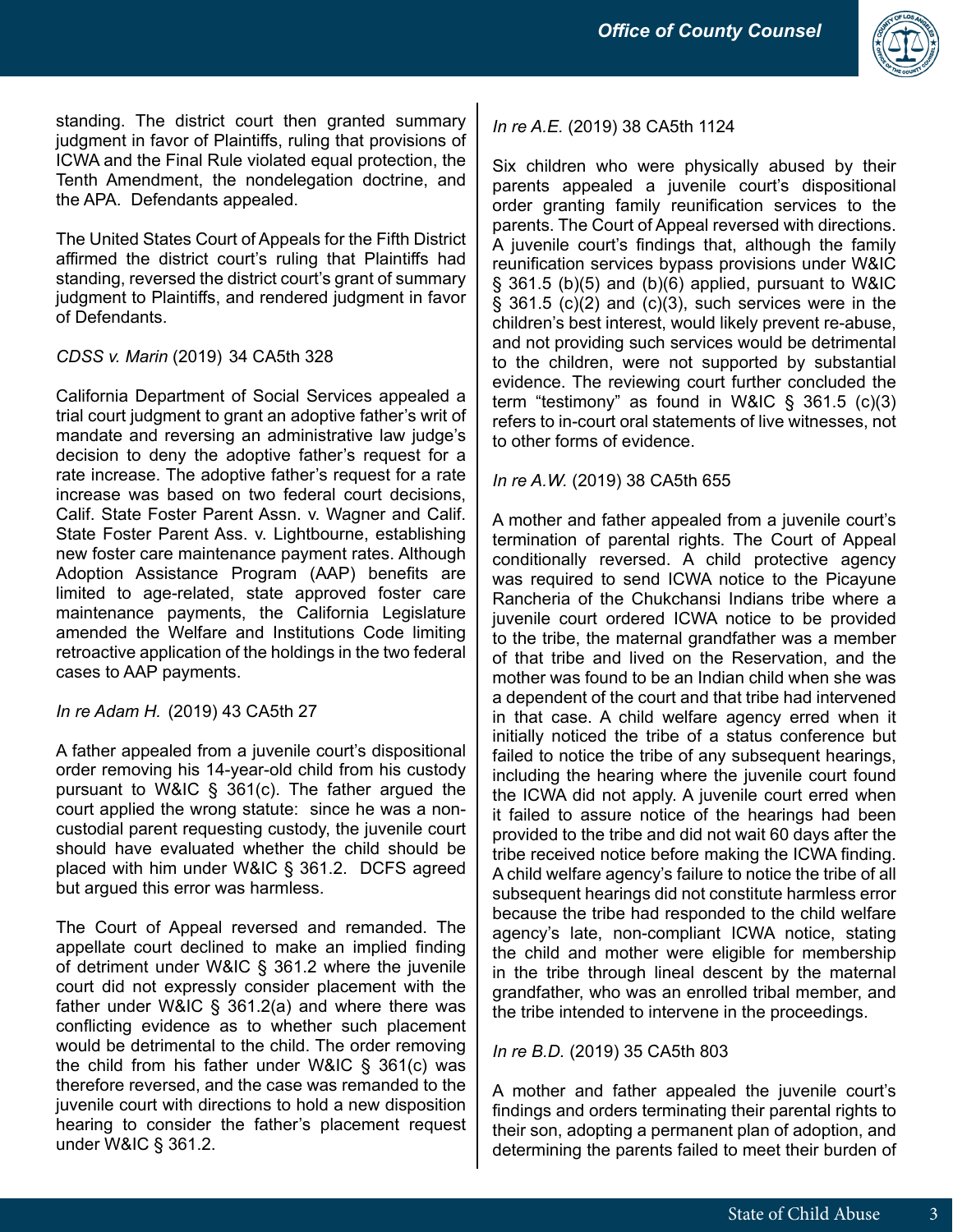

establishing the applicability of the beneficial parental relationship exception under W&IC § 366.26(c)(1) (B)(i). A mother filed a CCP § 909 motion asking an appellate court to take additional evidence on appeal. The mother's motion sought to include minute orders from the juvenile court showing that the child welfare agency removed the child from the foster parents' home and information related to the investigation for the removal. The child welfare agency asked the appellate court to strike mother's motion. An appellate court sought supplemental briefing and oral argument on: (1) whether a writ of error coram vobis, a rarely invoked appellate remedy reserved for cases involving corruption of the trial court record by extrinsic fraud, was satisfied; (2) whether the Court should summarily reverse according to the parties joint application for reversal; and (3) whether the child welfare agency breached its obligation to provide a preliminary assessment of adoptability pursuant to W&IC  $\frac{6}{5}$  366.22(c)(1)(D), and if so, was the breach so egregious as to rise to the level of a due process violation, justifying reversal on that basis?

The appellate court reversed, finding this was one of the rare and compelling cases where postjudgment evidence stood to completely undermine the legal underpinnings of the juvenile court's judgment under review. Stipulated reversal was not appropriate because such reversal by agreement of the parties would mask an error of federal constitutional magnitude that warranted attention in a reasoned opinion. The child's due process rights were violated when the child welfare agency violated W&IC § 366.22(c)(1) (D), by withholding from the court information material to the "preliminary assessment of the eligibility and commitment of any identified prospective adoptive parent or legal guardian, particularly the caretaker."

#### *In re Caden C.* (2019) 34 CA5th 87

A child and a child welfare agency challenged a juvenile court's finding that a mother established the beneficial relationship exception to the termination of parental rights. The Court of Appeal reversed. A juvenile court's reliance on the beneficial relationship exception to the termination of parental rights was an abuse of discretion where there was no evidence that the mother attempted to maintain her sobriety or seek treatment to address her mental health issues in the 10 months prior to the permanency planning hearing and her insight regarding her parenting was deficient. Furthermore, the question was not whether the mother's bond with the child trumped the bond he shared with his caregiver. Rather, it was whether mother's bond with the child was such a positive influence on his young life that an uncertain future was an acceptable price to pay for maintaining it. When the strength and quality of the mother's relationship with the child was properly balanced against the security and sense of belonging adoption by his caregiver would confer, no reasonable court could have concluded that a compelling justification had been made for foregoing adoption.

No reasonable court would apply the beneficial relationship exception on this record of mother's disengagement from treatment and case plan, inability or unwillingness to remain sober, and deficient insight regarding her parenting.

For an especially vulnerable child such as Caden, who has suffered significant trauma in his young life, the justification for blocking adoption must indeed be exceptional.

Caden C. was granted review by the California Supreme Court on July 24, 2019. As of April 2021 the case had been argued and submitted and is now pending a decision by the Court.

*In re Charlotte C.* (2019) 33 Cal. App. 5th 404

The child appealed from two orders: (1) the order denying her counsel's request for her relatives' assessment information compiled by the Resource Family Approval Program (RFA) and (2) the order denying counsel's request to present evidence and cross-examine witnesses at the placement hearing. The Court of Appeal affirmed in part and reversed in part. The Court found that the child's attorney is entitled to receive a copy of the child's case file, including RFArelated information. The child's attorney may obtain confidential RFA-related information that is outside the case file upon the filing of a W&IC § 827 petition with notice provided to the relative whose information is being sought. The juvenile court may order the release of confidential RFA information to the child's attorney upon a finding, by a preponderance of the evidence, that the requested information is substantially relevant to a legitimate need that outweighs the relative's interest in keeping the information confidential. The alleged error in denying the child's request to present evidence or cross-examine witnesses was harmless because the child did not request a new trial or a reversal of the ultimate placement decision.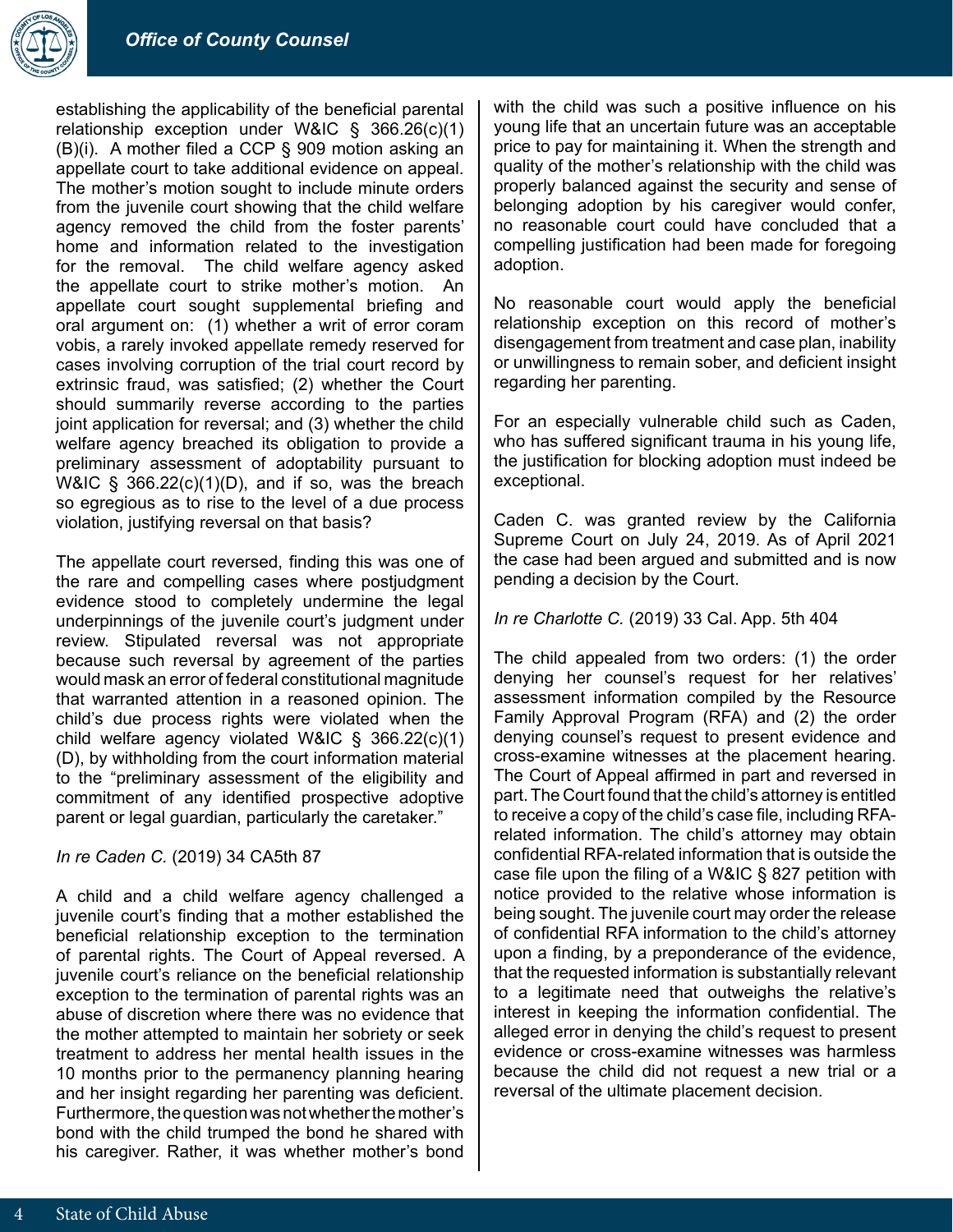

# *In re C.W.* (2019) 33 CA5th 835

In a paternity and child support action filed by the County of Los Angeles (COLA), a mother's boyfriend, rather than the child's biological father, was found to be the child's father pursuant to Fam. Code § 7611. The Court of Appeal reversed. Even if the evidence satisfied a presumption that the mother's boyfriend was the child's father under Fam. Code § 7611, the presumption was rebutted because a genetic test established the biological father's paternity and the boyfriend did not seek parental status.

# *In re D.R.* (2019) 39 CA5th 583

A father appealed the denial of his W&IC section 388 petition which alleged the child welfare agency failed to give him notice of the dependency proceedings. The appellate court found the agency failed to exercise reasonable due diligence and failed to comply with the Hague Service Convention, and the appellate court reversed all orders as to the father. The appellate court stressed the agency knew the father had been deported to Mexico but it searched United States government databases and did not seek assistance from the father's adult children, who were available, cooperative, and in contact with the father through Facebook.

# *In re E.W.* (2019) 37 CA5th 1167

A mother appealed from a juvenile court custody order on grounds the juvenile court had no jurisdiction under the Uniform Child Custody Jurisdiction and Enforcement Act to issue its order. The Act requires State courts to enforce valid child-custody and visitation determinations made by sister state courts. It also establishes interstate enforcement procedures. The Act takes a strict "first in time" approach to jurisdiction. California had exclusive, continuing jurisdiction because, even though the mother and the child lived in South Carolina, the parents shared joint legal custody under a 2014 Family Law order issued in California.

# *In re Harley C.* (2019) 37 CA5th 474

A mother appealed a juvenile court's refusal to permit her to testify or call witnesses at a contested disposition hearing because her counsel had not filed a joint trial statement as required by a local rule. The Court of Appeal reversed. The juvenile court improperly impaired the mother's ability to present her case because it excluded all of the mother's evidence due to her counsel's failure to file a joint trial statement. The

local rule was invalid and unenforceable because it was adopted in violation of state law and the California Rules of Court. The court had options to punish counsel for her error short of denying the mother the ability to present any witnesses at the dispositional hearing. If the joint trial statement was necessary, the court could have resolved the issue by briefly continuing the hearing, permitting the mother to file a joint trial statement, and, if appropriate, scheduling a new hearing directing the mother's counsel to show cause why sanctions should not be imposed against her. The court's application of its local rule improperly impairing the mother's ability to present her case prejudiced her and required reversal of the judgment.

*In re I.A.* (2019) 40 Cal. App. 5th 19

Two dependent children appealed a juvenile court order granting their parents reunification services even though they had been removed, returned, and removed again from parental custody based on the same allegations as before of ongoing domestic violence and neglect. The statutory language of W&IC § 361.5(b)(10) allows bypass of reunification services when reunification services had previously been terminated and the subsequent petition the subsequent petition applies to the same children. This statutory interpretation advances the legislative intent to restrict the mandatory provision of reunification services if a parent failed prior reunification attempts.

*In re I.I.* (2019) 42 CA5th 971

A father challenged a juvenile court's jurisdictional order and findings that his children were persons described by W&IC § 300(f) based on the juvenile court's previously sustained W&IC § 300 petition finding he and the children's mother caused the death of a child through abuse or neglect. The Court of Appeal affirmed. Because it was uncontroverted that the juvenile court found in the earlier case that the parents caused the death of their child through abuse or neglect, the juvenile court was required to sustain the petition and assert jurisdiction pursuant to W&IC § 300(f). A showing of current risk to surviving children was not required.

*In re J.F.* (2019) 39 Cal. App. 5th 70

A father appealed the order terminating his parental rights. The Notice of Appeal did not identify an earlier order denying his W&IC § 388 petition. The father's opening brief challenged only the order denying his W&IC § 388 petition. The Court of Appeal held that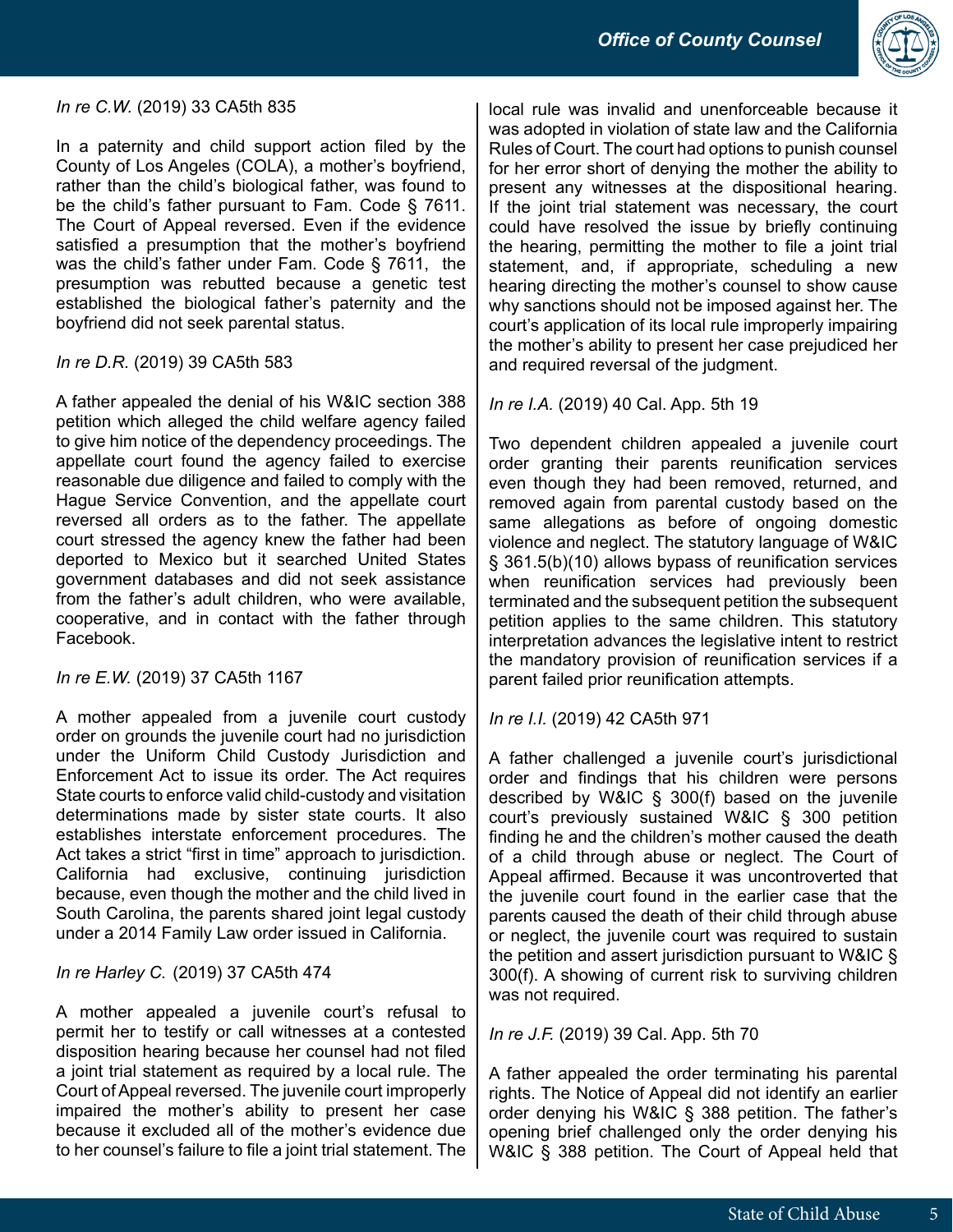

appellate jurisdiction is dependent on a timely notice of appeal that adequately identifies the order being appealed. Because the father's Notice of Appeal did not mention the order denying his W&IC § 388 petition, the Court of Appeal did not have jurisdiction to review the order. The Court of Appeal also held that the juvenile court's findings and orders are presumed correct and it is the appellant's duty to show error by citation to the record and authority. When an appellant fails to raise a point or asserts it but fails to support it with reasoned argument and citation to authority, appellant waives the issue. Because the father failed to demonstrate error with respect to the order appealed, i.e, the order termination parental rights, the father waived his challenge to that order, which was affirmed.

#### *In re J.M.* (2019) 40 CA5th 913

DCFS appealed the juvenile court's dismissal of a W&IC § 300 petition for lack of evidence of current risk of harm at the time of the jurisdiction hearing after mother had absconded with the children in violation of the court's removal order. The Court of Appeal reversed. Evidence of current risk of harm was not rendered insufficient by the fact that more than a year passed after the mother absconded with the children in violation of a removal order. The "at the time of the hearing" rule should not apply to frustrate dependency jurisdiction when a parent's wrongful conduct is the cause of the delay.

## *In re J.P.* (2019) 37 CA5th 1111

A mother appealed a juvenile court's order granting her ex-boyfriend visitation with her son. The Court of Appeal affirmed. The juvenile court did not abuse its discretion in ordering visitation with a nonparent after determining that it would be in the child's best interest. The juvenile court had authority to order visitation between a dependent child and a nonparent, under statute granting the juvenile court broad authority to make reasonable orders for the care of the dependent child and to direct reasonable orders to parents or guardians of the dependent child. Although there was no statute that expressly authorized visitation between the mother's ex-boyfriend and her dependent child, there was nothing precluding the juvenile court from ordering visitation if it was reasonably related to the child's care and was in the child's best interest. Construing statutes to bar visitation would produce absurd results, and permitting visitation with a nonparent that was in the child's best interest promoted the purpose of the dependency system.

#### *In re J.R.* (20 19) 42 CA5th 513

A mother appealed from a juvenile court's order selecting guardianship as the permanent plan and terminating dependency jurisdiction, arguing in part that the juvenile court erred prior to the setting of the W&IC § 366.26 hearing and she did not receive proper notice of the requirement to file a petition for extraordinary writ from the setting of the section 366.26 hearing to preserve her appellate rights. The Court of Appeal affirmed. The mother's failure to timely file a petition for extraordinary writ from the setting of the W&IC § 366.26 hearing was not excused where the juvenile court mailed notice of the writ requirement to the address the mother provided on her destination of mailing address form.

#### *In re J.Y.* (2019) 30 CA5th 712

A mother appealed the order removing her child from his previous caretakers and placing him with the caretakers of his two siblings, to be adopted through a tribal customary adoption. The mother also appealed the order granting the tribe's petitions for modifications, giving full faith and credit to an amended tribal customary adoption order.

The Court of Appeal affirmed. The mother lacked standing to challenge the placement issue because by the time of the change in placement, her reunification services had been long since terminated and tribal customary adoption had already been selected as the permanent plan. Thus, the child's placement did not have the potential to alter the juvenile court's determination regarding the appropriate permanent plan (which had already been determined to be tribal customary adoption) or otherwise affect mother's interest in her legal status with respect to the child. The reviewing court noted that the mother offered no argument that any of her legal rights were affected by the juvenile court's order; only that she was affected by its order because she was still afforded some visitation and had a strained relationship with the caregivers to whom the child was transferred. Additionally, the reviewing court held the juvenile court properly gave full faith and credit to the amended tribal customary adoption order under W&IC § 366.24, even though it had already given full faith and credit to the initial tribal customary adoptions order.

#### *In re K.T.* (2019) 42 CA5th 15

Former relative caretakers challenged the order removing the child from their custody under W&IC §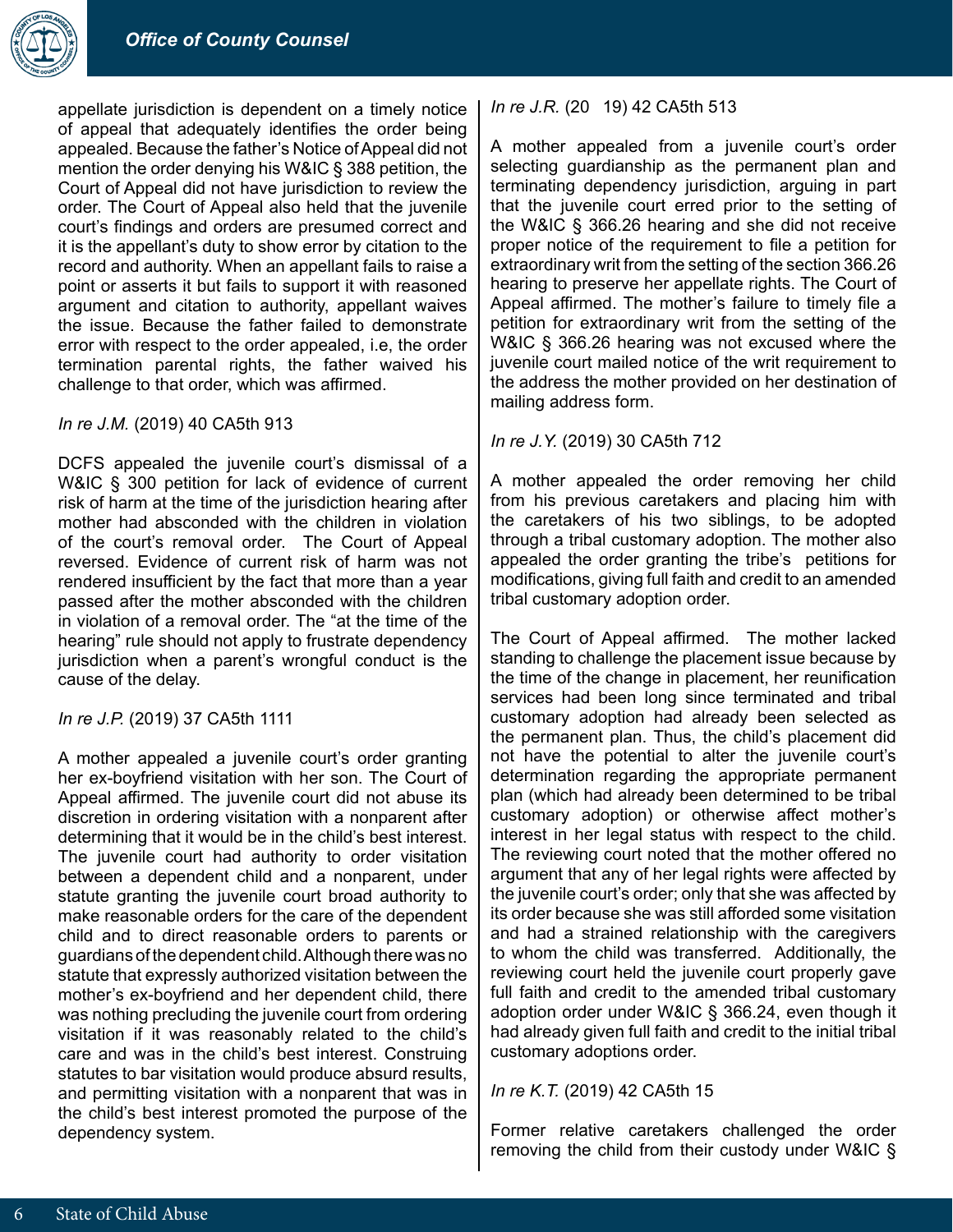

387. The Court of Appeal affirmed. In the published portion of the opinion, the Court of Appeal held the appellants had standing to challenge the removal order because as relative caretakers they had legally cognizable interests under W&IC § 361.3.

# *In re L.C.* (2019) 38 Cal.App.5th 646

A legal guardian appealed the juvenile court's jurisdictional finding that a six-year-old child was at substantial risk of serious physical harm due to the legal guardian's abuse of methamphetamine. The Court of Appeal reversed, holding that evidence of the legal guardian's occasional methamphetamine use outside his home and while the child was in the care of another adult in the home did not support dependency jurisdiction under WIC § 300, subdivision (b)(1).

# *In re L.M.* (2019) 39 CA5th 898

Former caregivers challenged an order removing a child from them and placing her with caregivers who previously adopted the child's sibling. The Court of Appeal affirmed. The former caregivers were afforded the rights of prospective adoptive parents pursuant to W&IC § 366.26(n) and a juvenile court properly considered future placements, including placement with a sibling, when it determined removal was in the child's best interest. The juvenile court was in the best position to make the difficult decision of which placement, between two excellent options, was in the child's best interest. Substantial evidence supported the juvenile court's finding that removal was in the child's best interest and its ruling did not constitute an abuse of discretion.

# *M.L.v. Superior Court* (2019) 37 CA5th 390

It was not beyond the scope of the juvenile court's authority to remove two children from parental custody after an evidentiary hearing on a W&IC section 388 petition filed by counsel for only of the two children, where the petition alleged both children were at risk, contemplated removal of both children, and was supported by the non-petitioning child's counsel. Regardless, the removal order was within the juvenile court's inherent and statutory authority to modify or set aside its orders sua sponte as circumstances warrant, so long as it has provided the parties with notice and an opportunity to be heard.

# *In re M.S.* (2019) 41 CA5th 568

A mother appealed from a juvenile court's orders

denying her reunification services based on a finding her whereabouts were unknown, setting a W&IC section 366.26 hearing, and terminating parental rights. The Court of Appeal reversed. Substantial evidence did not support a finding that a mother's whereabouts were unknown where she appeared and provided her residence address, there was no evidence she had moved, and the child welfare agency did not pursue the most likely means to verify she still resided there. A juvenile court erred in setting a W&IC section 366.26 hearing rather than a six-month review hearing where the sole basis for denial of reunification services was a parent's unknown whereabouts. Harmless error analysis did not apply to the erroneous denial of reunification services, but if it did, the errors were prejudicial. The remedy for the errors was to reverse the orders and remand with directions that the mother be provided with reunification services for the minimum six-month period applicable to an infant child, notwithstanding that the 24-month statutory time limit on services had passed.

*In re Nicole S.* (2019) 39 CA5th 91

A former nonminor dependent of the juvenile court appealed an order denying her motion for an award of attorney's fees pursuant to Code of Civil Procedure (CCP) § 1021.5. In her motion, the dependent sought a fee award for the work that her attorneys had performed in an interim writ proceeding, through which the dependent successfully challenged an evidentiary decision made by the juvenile court. When denying her motion, the juvenile court ruled (1) it had ancillary jurisdiction to consider the motion even though it lacked subject matter jurisdiction over the dependent due to her age, (2) CCP § 1021.5 does not apply to dependency proceedings, and, (3) even if the statute did apply, the dependent's attorneys were not entitled to a fee award under the facts presented in this case. According to the Court of Appeal, the financial incentives integral to CCP § 1021.5 are unnecessary in the dependency context and could undermine protections built into the dependency scheme to serve the best interests of children and nonminor dependents by ensuring that all parties are represented by competent counsel.

# *In re William M.W.* (2019) 43 CA5th 573

A mother and father appealed from a juvenile court's refusal to order a child welfare agency to deliver requested discovery electronically and at no cost in advance of a contested review hearing involving their children. The Court of Appeal remanded. The court concluded that no rule, statute, or constitutional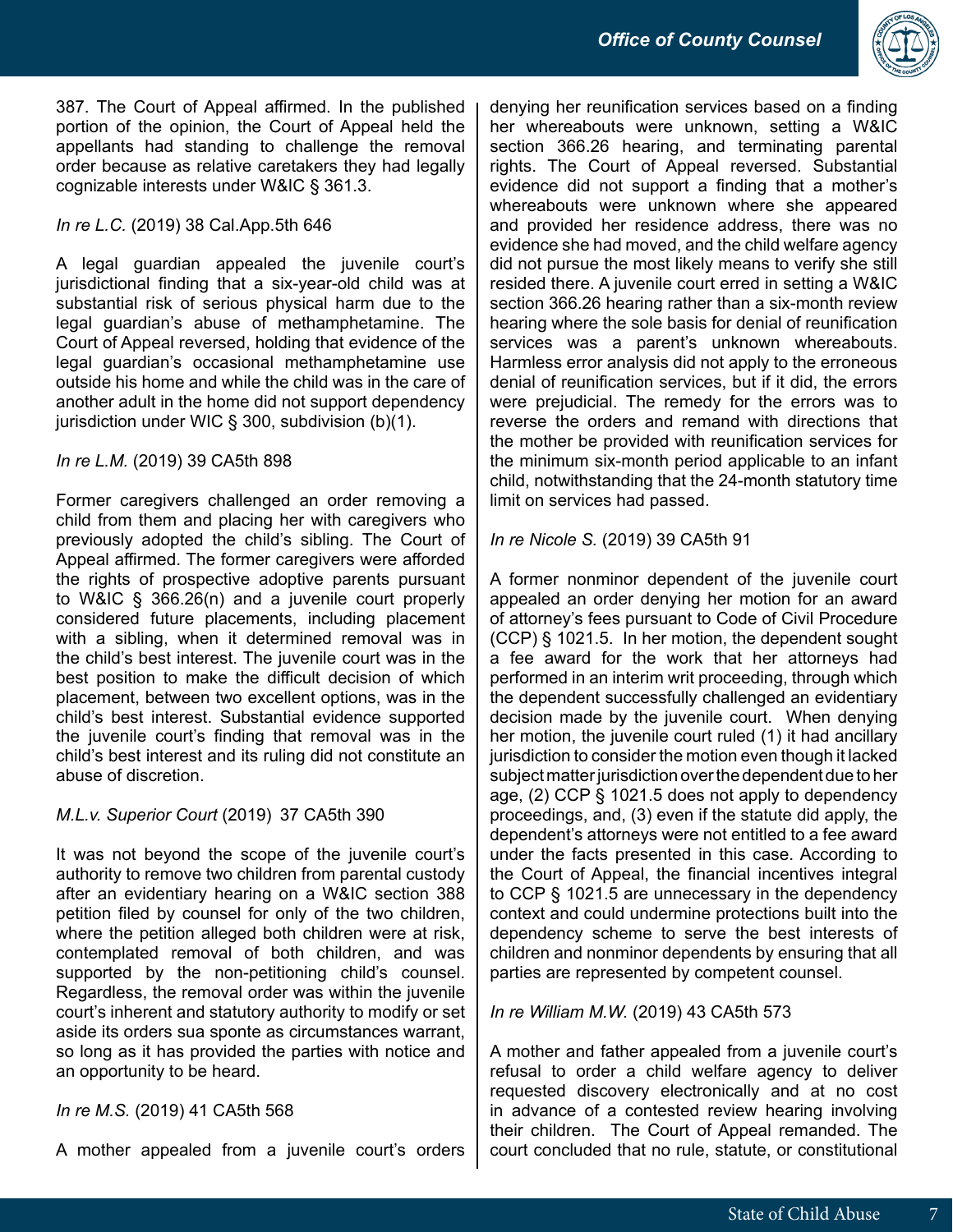

principle required a parent's requested method of discovery disclosure. However, should a circumstance arise where an indigent parent's meaningful access to the judicial process is impaired by discovery requirements, a juvenile court has the authority to fix the time, place, and manner of discovery upon such terms and conditions as will serve the ends of justice and the purposes of the juvenile court law. A juvenile court erred when it determined it had no discretion to enter an order requiring a child welfare agency to provide discovery to parents at no cost.

# **THE PRACTICE OF DEPENDENCY LAW**

The practice of dependency law provides an opportunity for members of the Dependency Division to be part of the County team along with DCFS to protect abused, neglected, or abandoned children, to preserve and strengthen family ties, and to provide permanency for children.

The purpose of Dependency Court, as embodied in the statutes that govern it, is to provide for the safety and protection of each child under its jurisdiction and to preserve and strengthen the child's family ties whenever possible. Parenting is a fundamental right that may not be disturbed unless a parent is acting in a way that is contrary to the safety and welfare of the child. A child is removed from parental custody only if it is necessary to protect him or her from harm. When the court determines that removal of a child is necessary, reunification of the child with his or her family becomes the primary objective.

The proceedings in Dependency Court differ significantly from civil and criminal actions and affect the fundamental rights of both parents and children. Knowledge of the law and the case, combined with insight and judgment, enable County Counsel to work cases with opposing counsel in a spirit of cooperation to achieve realistic and reasonable results for the family and child while assuring that the child is protected.

# **A. PRE-FILING PROCEDURES**

Prior to the initiation of a dependency court case, a child abuse investigation is initiated through a call to the Child Protection Hotline. DCFS has the responsibility of investigating allegations of child abuse and neglect and determining whether a petition should be filed alleging that the child comes within the jurisdiction of the Dependency Court. Should the Children's Social Worker (CSW) determine that a child is in need of the protection of the juvenile court, the CSW submits the

petition request to the Intake and Detention Control Section (IDC) of DCFS. County Counsel staffs the IDC with attorneys who review the petitions to ensure they are legally sufficient. In addition, the IDC attorneys give legal advice on detention and filing issues.

Once a petition has been filed, the petitioner (DCFS), through its attorney, has the burden of proof at the initial hearing and subsequent jurisdiction, disposition, review, and selection and implementation hearings held in Dependency Court. There is a direct calendaring system in Dependency Court, whereby all hearings in a case are heard before the same judicial officer, whenever possible. In addition, the County Counsel provides vertical representation throughout the proceedings, which ensures necessary continuity and familiarity on a case.

# **B. INITIAL HEARING**

The purpose of the initial petition hearing is to advise parents of the allegations in the petition and to decide detention issues. Based on prima facie evidence submitted in the CSW's detention report, the court makes a determination whether (1) the child should remain detained and (2) if the child comes within the description of Welfare and Institutions Code ("WIC") section 300 (a) - (j). County Counsel advocates on behalf of DCFS for continued detention if it appears necessary for the safety and protection of the child because of the following circumstances:

- There is a substantial danger to the physical health of the child or the child is suffering severe emotional damage, and there are no reasonable means by which the child's emotional or physical health can be protected without removing the child from the custody of the parents or guardian; or
- There is substantial evidence that a parent, guardian, or custodian of the child is likely to flee the jurisdiction of the court; the child has left a placement in which he or she was placed by the Dependency Court; or,
- The child indicates an unwillingness to return home and has been physically or sexually abused by a person residing in the home.

If the juvenile court orders a child detained, the court must make a finding that there is substantial danger to the physical and/or emotional health and safety of the child and there are no reasonable means to protect the child without removing the child from the custody of the parents. The court also must make a finding that reasonable efforts were made to prevent or eliminate the need to remove the child from parental custody.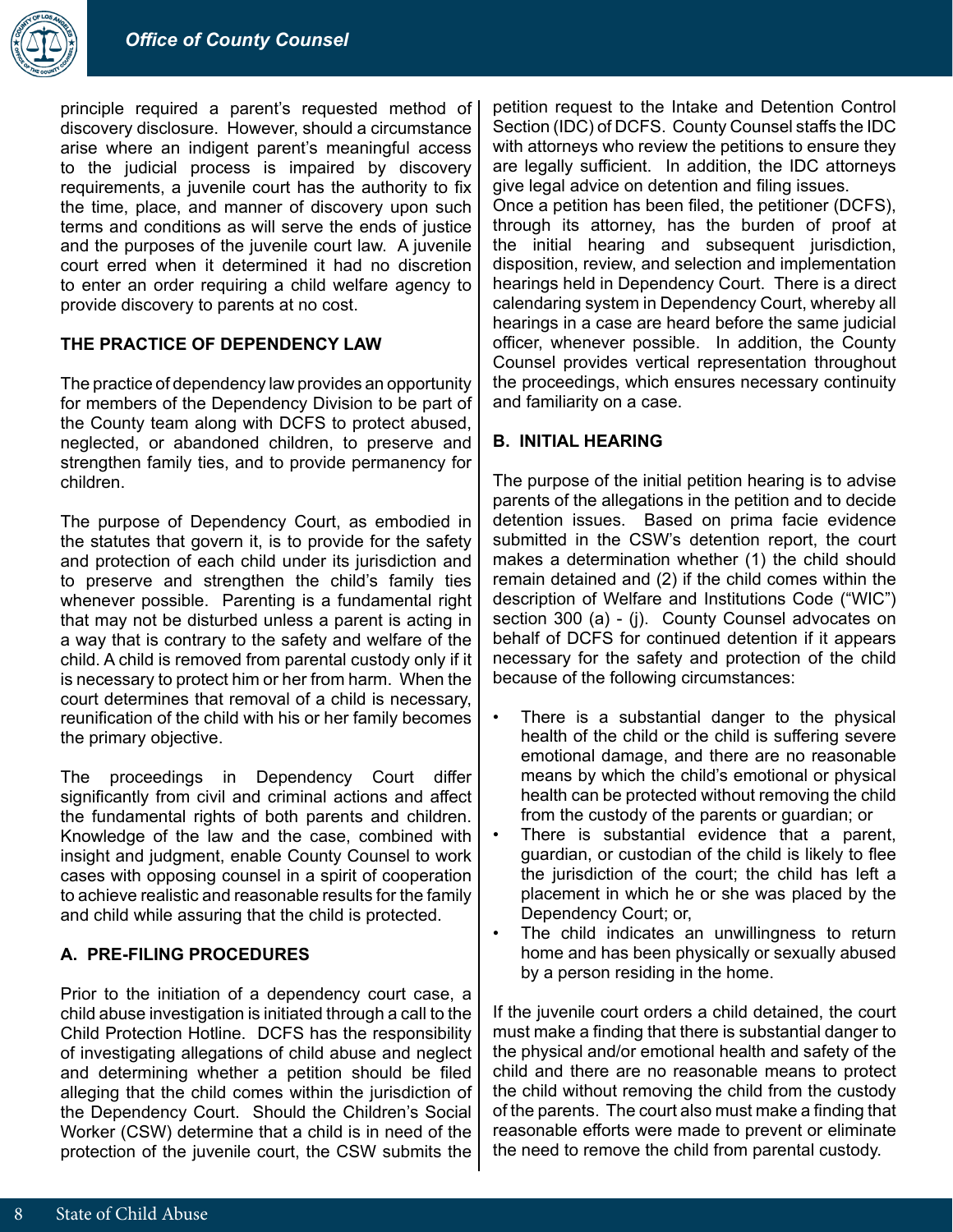

# **C. JURISDICTION**

At the Jurisdiction hearing, DCFS has the burden of proof to establish, by a preponderance of the evidence, that the allegations in the petition are true and that the child has suffered, or there is a substantial risk that the child will suffer, serious physical or emotional harm or injury.

The parties may set a matter for a mandatory settlement conference or a Pretrial Resolution Conference during which County Counsel participates in settlement negotiations with other counsel.

Alternatively, the matter may be set for Adjudication. If the child is detained from the parent's home, the matter must be calendared within 15 court days. If the child is released to a parent, the time for trial is 30 calendar days. At the Adjudication, County Counsel litigates the counts set forth in the petition to establish the legal basis for the court's assumption of jurisdiction. If it is necessary to call a child as a witness, County Counsel or the child's attorney may request that the court permit the child to testify out of the presence of the parents. The court will permit chambers testimony if the child is (1) intimidated by the courtroom setting, (2) afraid to testify in front of his or her parents, or (3) it is necessary to assure that the child tell the truth.

The social study report prepared by the CSW, attachments to the report, and hearsay statements in the report may be used as substantive evidence subject to specific objections. The CSW, as the preparer of the report, must be available for cross-examination.

At the conclusion of testimony, the court may find the allegations true and sustain the petition; find some of the allegations true and sustain an amended petition; or, find the child is not a person described by WIC § 300 and dismiss the petition.

# **D. DISPOSITION**

If the child is found by the court to be a person described by Welfare and Institutions Code sections 300 (a) - (j), a disposition hearing is held immediately following the jurisdiction hearing to determine the proper plan for the child. The Disposition hearing may be continued for good cause up to 10 court days after the Adjudication if the minor is detained, or within 30 calendar days if DCFS is recommending the court order no reunification services for the parents, or if DCFS seeks to release the child to the custody of a parent.

If DCFS recommends that the child be removed from parental custody, County Counsel must establish by clear and convincing evidence that return of the child to his or her parents would create a substantial risk of detriment to the safety, protection, or physical or emotional well-being of the child, and there are no reasonable means by which to protect the child. A non-custodial parent is entitled to custody of his or her child unless it can be shown that custody would be detrimental to the safety, protection, or physical or emotional well-being of the child. When the court is making a placement decision for a child, it first must consider placement with the custodial parent followed by the non-custodial parent, relative, foster home, community care facility, foster family agency, or group home. In addition, the court is required to develop and/ or maintain sibling relationships whenever possible.

If a child is removed from parental custody, the court may order family reunification services for the parents. There must be a reunification plan that is designed to meet the needs of the family, which may include a parenting class, individual and conjoint counseling, domestic violence programs and other treatment modalities that will alleviate the problems that led to dependency court involvement. If the child is three years of age or older, the period of reunification services is twelve months from the date the child entered foster care and may not exceed 18 months from detention. If the child is under three years of age at the time of initial removal, a parent has six months from the date of the disposition hearing to successfully reunify with the child. The court has the discretion to limit the period of reunification for older siblings when one of the siblings is less than three years old.

In 2009, the statutory time for reunification services was modified. The law now provides that if, at the eighteen-month review hearing, the permanent plan for the child is that he or she will be returned and safely maintained in the home within the extended time period, the court may extend reunification services to 24 months from the date the child was removed from the parent's custody. The court shall extend the time period only if it finds that it is in the child's best interest to have the time period extended and that there is a substantial probability that the child will be returned to the physical custody of his or her parent or guardian within the extended time period, or that reasonable services have not been provided to the parent or guardian.

Reunification services are not ordered in all cases. If a parent is in custody, the court may deny reunification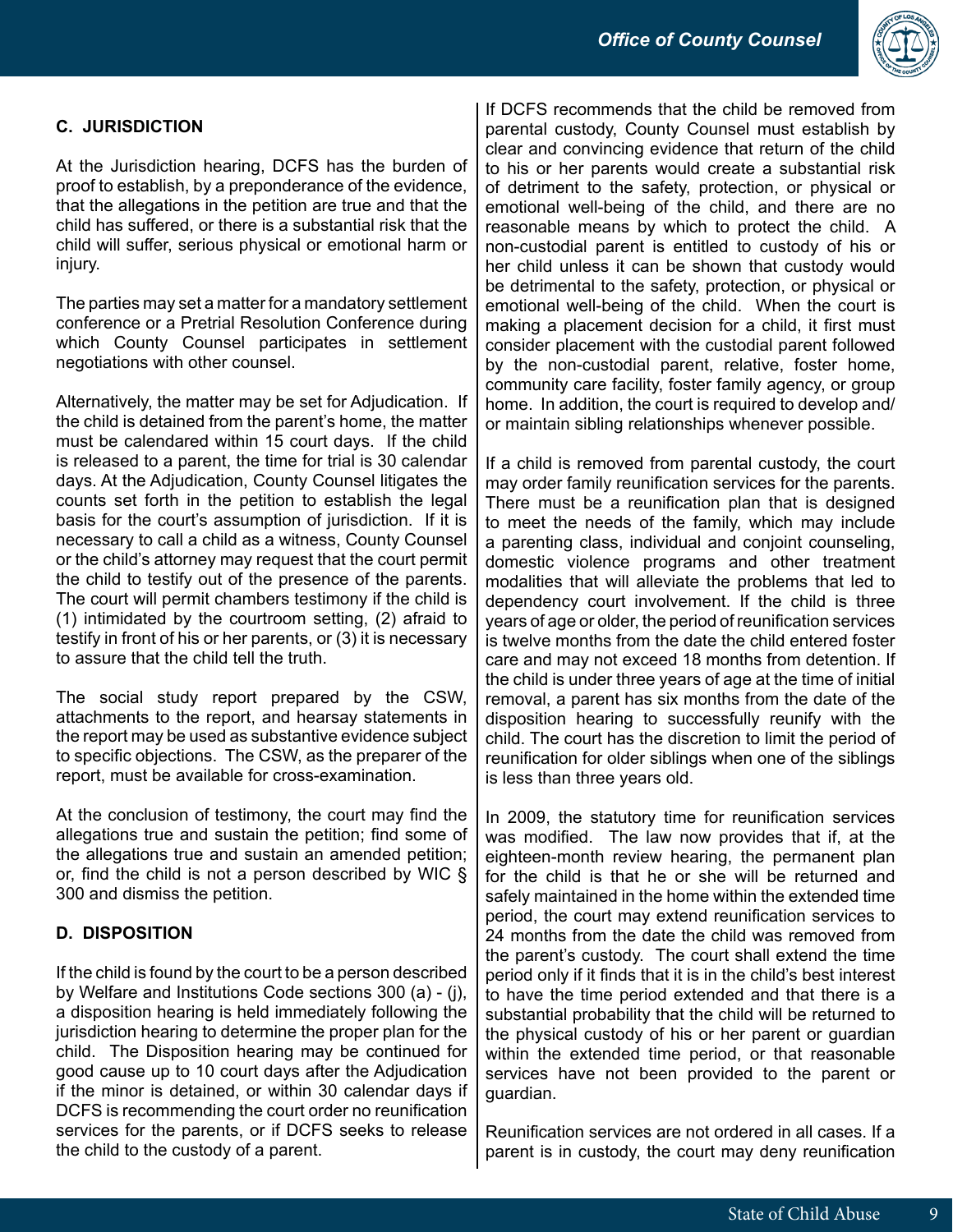

services if it finds it would be detrimental to the child to order reunification services. If DCFS has determined that it would not be in the best interests of the child to reunify with his or her parents, County Counsel must demonstrate to the court that the specific statutory criteria have been met on which the court may base a non-reunification order. There are seventeen statutory grounds under which a court may deny reunification services to the parent. Those grounds are:

- The whereabouts of the parent or guardian is unknown;
- The parent or guardian is suffering from a mental illness and is incapable of benefiting from reunification services;
- A child or sibling has been physically or sexually abused as determined on two separate dependency petitions;
- The parent or guardian has caused the death of a child through abuse or neglect;
- The child is under 5 years old and has been severely physically abused;
- The child or the child's sibling has been severely sexually abused or severely physically harmed;
- The parent or guardian is not receiving reunification services for a sibling or half sibling pursuant to Welfare and Institutions Code section 361.5, subdivisions (b)(3), (5) or (6);
- The child has been conceived under Penal Code Sections 288 or 288.5 (rape);
- The child has been willfully abandoned which has caused serious danger to the child, or the child has been voluntarily surrendered;
- Reunification services have been terminated for a sibling after the sibling was removed from the home and the parent or guardian has not made a reasonable effort to treat the problem that led to the removal of the sibling;
- Parental rights were terminated on a sibling, and the parent or guardian has not made a reasonable effort to treat the problems that led to the removal of the sibling;
- The parent or guardian has been convicted of a violent felony as defined in Penal Code section 667.5;
- The parent or guardian is a chronic abuser of drugs or alcohol, and has resisted court ordered treatment;
- The parent or guardian has advised the court that he or she is not interested in receiving family reunification services or having the child placed in his or her custody;
- The parent or guardian has on one or more

occasions abducted the child or the child's sibling;

- That the parent or guardian has been required by the court to be registered on a sex offender registry under the federal Adam Walsh Child Protection and Safety Act of 2006; or
- That the parent or guardian knowingly participated in, or permitted, the sexual exploitation of the child.

If the court has not ordered reunification services for the family, a hearing to select and implement a permanent plan must be calendared within 120 days. If the parent's whereabouts are unknown, the selection and implementation hearing is not scheduled until after the initial six-month review hearing is held.

# **E. REVIEW HEARINGS**

(WIC section 364) If the court has ordered that the child reside with a parent, the case will be reviewed every six months until the court determines that conditions no longer exist that brought the child within the court's jurisdiction, the child is safe in the home, and jurisdiction may be terminated.

(WIC section 366.21 (e).) If the court has ordered family reunification services, the subsequent review hearings are held every six months. At each of the review hearings, the court reviews the status of the child and the progress the parents have made with their case plan. The court is mandated to return the child to the custody of his or her parents unless it finds by a preponderance of the evidence that return would create a substantial risk of detriment to the safety, protection, physical, or emotional wellbeing of the child. Failure of a parent to participate regularly and make substantive progress in courtordered treatment programs is prima facie evidence that return of the child would be detrimental.

If the child was under the age of three on the date of initial removal from parental custody, the first sixmonth review hearing is a permanency hearing.

(WIC section 366.21 (f)) The 12-month review hearing is the permanency hearing for a child who was three or older on the date of initial removal from parental custody. If the child is not returned to the custody of his or her parents, the court must terminate reunification services and set the matter for a hearing at which a permanent plan of adoption, guardianship, or long term foster care is selected.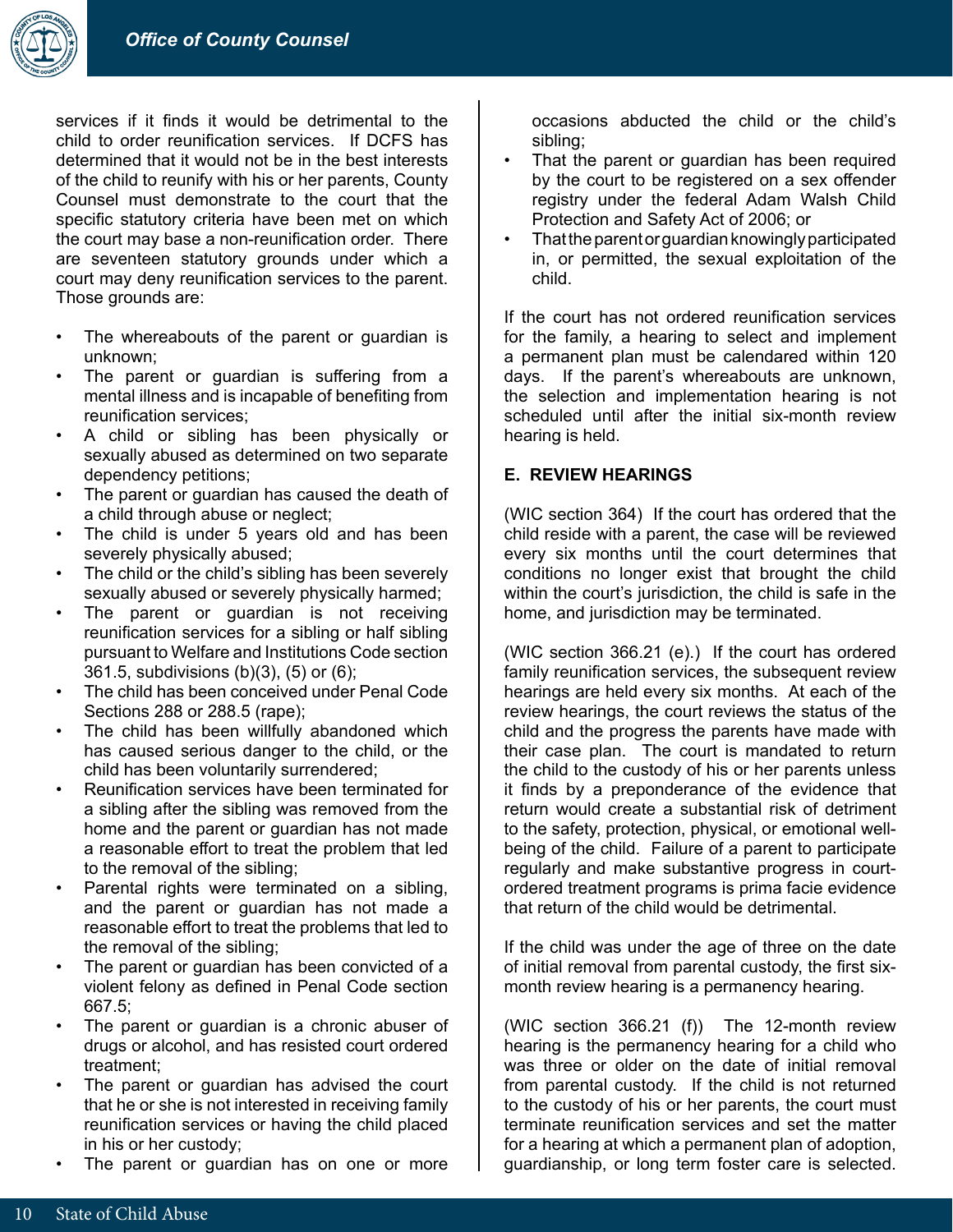

In rare instances, the court may continue the case for an additional six months if it finds that there is a substantial probability that the child will be safely returned and maintained in the home by the time of the next hearing.

(WIC section 366.22) The permanency hearing must occur within 18 months of the original detention of the child. If the child is not returned to the custody of his or her parents, the court must terminate reunification services and set the matter for a hearing at which a permanent plan of adoption, guardianship, or long term foster care is selected. In rare instances, the court may continue the case for an additional six months if a parent was recently released from incarceration, is in a court-ordered in-patient drug program and is making significant and consistent progress, or was a minor or nonminor dependent parent at the time of detention and is making significant and consistent progress in establishing a safe home for the child's return, and the court finds that there is a substantial probability that the child will be safely returned and maintained in the home by the time of the next hearing. Particularly, the court must take into consideration the barriers of an incarcerated or institutionalized parent in determining whether to extend reunification services. The court also must determine, by clear and convincing evidence, that additional reunification services are in the child's best interest, and the parent is making significant and consistent progress, and there is a substantial probability that the child will be returned to the physical custody of his or her parent within the extended period.

(WIC section 366.25) The permanency hearing must occur within 24 months of the original detention of the child. If the child is not returned to the custody of his or her parents, the court must terminate reunification services and set the matter for a hearing at which a permanent plan of adoption, guardianship, or long term foster care is selected.

(WIC section 366.26) The selection and implementation hearing is the hearing at which the court selects the permanent plan for the child. The preferred plan is adoption followed by legal guardianship and a planned permanent living arrangement. If the court selects adoption as the plan, before terminating parental rights, the court must find by clear and convincing evidence that the child is adoptable. If the child is adoptable, the court shall terminate parental rights unless one of the following circumstances applies:

- A relative caretaker is unwilling or unable to adopt because of circumstances that do not include an unwillingness to accept legal or financial responsibility for the child, and removal of the child from the relative would be detrimental to the child.
- Termination would be detrimental to the child because the parents have maintained regular visitation and contact with the child, the child will benefit from continuing the relationship, and the benefit from continuing the parental relationship will outweigh the benefit derived from the permanence of an adoptive home.
- Termination would be detrimental to the child because a child 12 years of age or older does not wish to be adopted.
- Termination would be detrimental to the child because the child requires residential treatment and adoption is unlikely or undesirable.
- Termination would be detrimental to the child because there would be substantial interference with a child's sibling relationship.
- Termination would be detrimental to the child because the child is living with a non-relative caretaker who is unwilling or unable to adopt because of exceptional circumstances, and removal of the child from that home would be detrimental to the child.
- Termination would not be in the best interest of the child because there would be a substantial interference with the Indian child's connection to his or her tribal community or the child's tribal membership rights.
- Termination would not be in the best interest of the child because the Indian child's tribe has identified guardianship or long term foster care with a fit or willing relative as an appropriate plan.

(WIC Section 366.3) After the permanency hearing, the court reviews the status of the child at least once every six months. The court determines the progress made to provide a permanent home for the child and efforts extended to find and maintain significant relationships between the child and individuals who are important to the child. Sibling relationships are evaluated and maintained where possible. Emancipation and independent living services which have been offered are reviewed for the teenager as he or she approaches adulthood.

# **F. NON MINOR DEPENDENTS**

 "Nonminor dependent" means a foster child who is a current dependent child or ward of the juvenile court,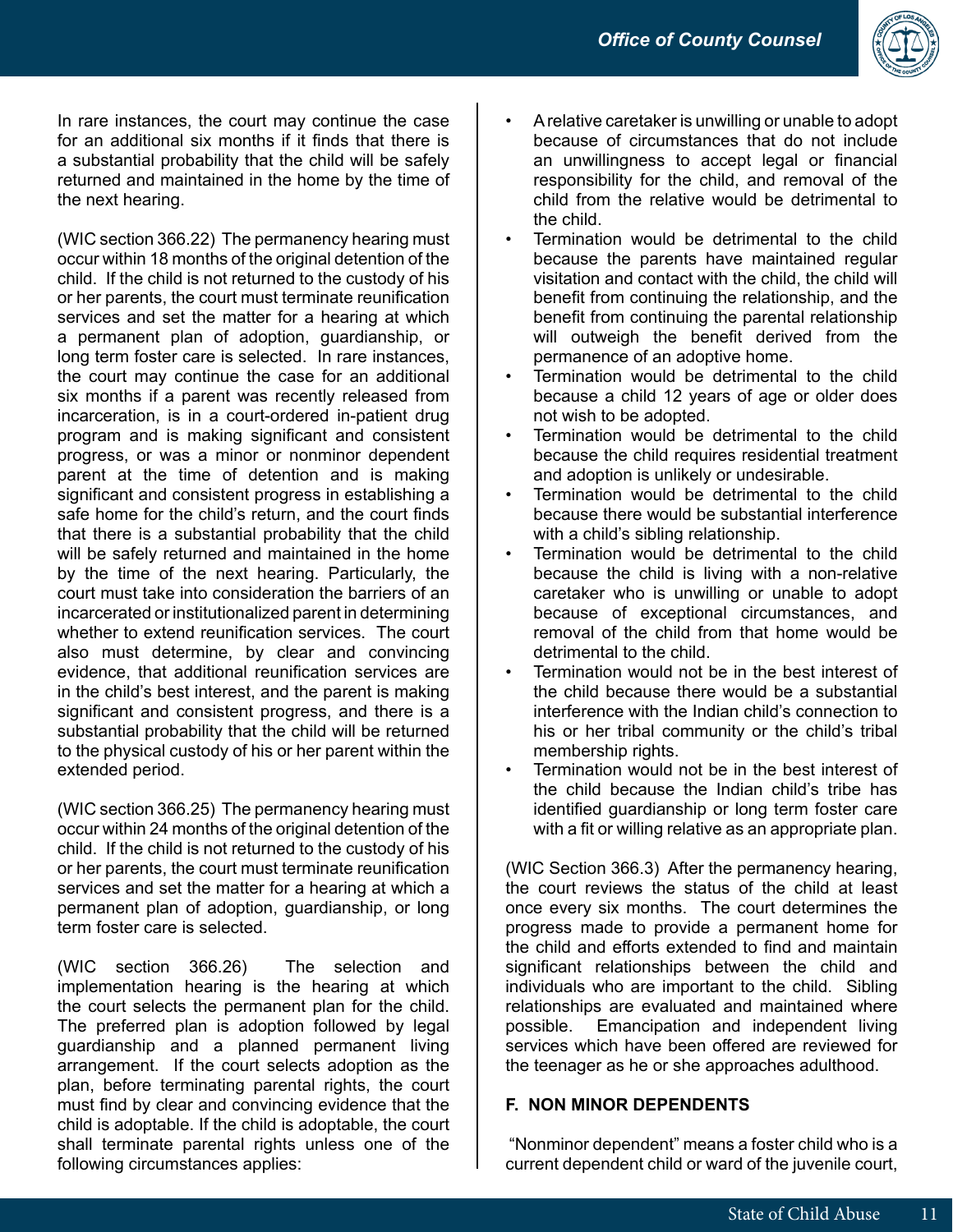

or who is a nonminor under the transition jurisdiction of the juvenile court, has attained 18 years of age while under an order of foster care placement. The juvenile court may retain jurisdiction over these young adults until the age of 21. In certain circumstances, a child who is no longer a foster child can petition the court to reenter foster care after his 18th birthday.

# **GLOSSARY**

## *Brief*

A document filed in court that summarizes the facts of the case and then analyzes the facts in accordance with applicable law.

## *Chambers*

The judge or hearing officer's office.

#### *Command Post*

The DCFS office that handles after hour emergency detentions

#### *Concession letter*

A letter to the reviewing court that admits the opposing party's argument has merit.

## *Detention hearing*

The initial hearing that is held in dependency court following the removal of a child from parental custody and the filing of a petition.

## *Direct Calendaring*

A case is assigned to a courtroom at the initial hearing and will remain in the same courtroom throughout the proceedings.

#### *Disposition*

If the child is found to be a person described in Welfare and Institutions code section 300, a disposition hearing is held to determine the appropriate placement of the child and the case plan.

## *Family reunification*

Child welfare services provided to a child and the child's parents or guardians to facilitate reunification of the family.

#### *Hearsay*

An out of court statement offered in evidence for the truth of the matter stated.

#### *Indian Child Welfare Act*

Federal law enacted to protect and preserve American Indian Families

#### *Initial hearing*

See detention hearing

## *Jurisdiction*

The scope of the court's authority to make orders. A child who comes within the description of Welfare and Institutions code section 300 (a)-(j) falls within the juvenile court's jurisdiction.

#### *Legal Guardianship*

Legal authority and responsibility for the care of a child.

#### *Non-Related Extended Family Member*

An adult caregiver who has an established familial or mentoring relationship with the child.

#### *Notice*

Formal communication with a party, usually written, informing them of court proceedings.

#### *Planned Permanent Living Arrangement*

Formerly Long Term foster care. A permanent plan for a dependent child for whom neither adoption nor legal guardianship is a viable plan.

## *Preponderance of Evidence*

The standard of proof where a court is only required to find that it is more likely than not that the thing sought to be proven is true.

#### *Pretrial Resolution Conference*

A court hearing held prior to the jurisdictional hearing, in which the parties meet in an attempt to resolve the issues before the court.

## *Prima Facie Evidence*

Evidence that, if uncontradicted, would support the requested finding. In a dependency proceeding, the court, at an initial hearing, needs only prima facie evidence that the child is described by Welfare and Institutions code section 300 and may not remain safely in the home of the parent or guardian in order to make detention findings

#### *Review hearing*

Hearings which occur every six months during which the court reviews the appropriateness of the case plan

#### *Selection and Implementation hearing*

Hearing at which the court selects and implements a permanent plan for the child. That plan can be either adoption, legal guardianship, or, on rare occasions,